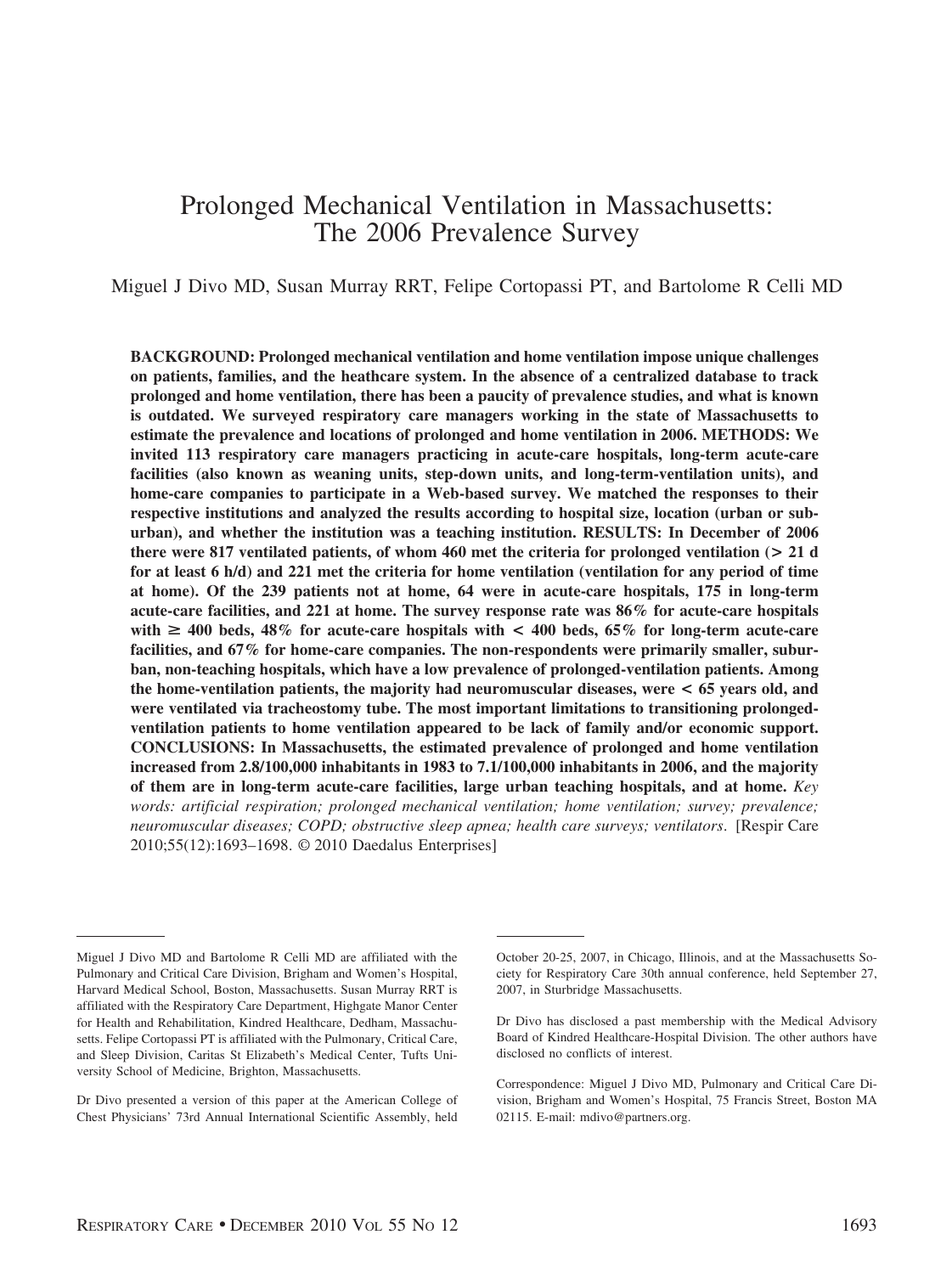## **Introduction**

The systematic application of mechanical ventilation following the polio epidemic of the 1950s led to dramatic improvement in survival from acute respiratory failure. However, up to 20% of critically ill patients may require prolonged mechanical ventilation, which imposes unique challenges to patients, families, and the heathcare system.1,2 It is important to determine the prevalence and location of prolonged-ventilation patients, including those on home ventilation, because their care implies a level of medical severity and fragility associated with specialized support and utilization of substantial resources.

In the United States there is no national database to track ventilator-dependent patients. However, it is believed that the number of patients requiring prolonged ventilation is increasing.3 There is a paucity of published prevalence studies on prolonged ventilation, and what is known is outdated.4-10 The best study of the prevalence of prolonged ventilation in the United States was a 1991 survey by the American Association for Respiratory Care (AARC) and Gallup, which randomly surveyed 300 directors of respiratory care and 100 pulmonologist across the United States, and extrapolated a prevalence of 11,419 patients or 4.6/ 100,000 inhabitants. They also found that these patients were mostly concentrated in larger  $($   $>$  400 beds) urban hospitals.10

At a state level, Make et al<sup>9</sup> estimated in 1983 a prevalence of 2.8/100,000 inhabitants in Massachusetts, and more than 90% were in intensive care units (ICUs). A decade later, Harris et al<sup>8</sup> reported a similar prevalence but found that a larger number of patients were in long-term acute-care facilities, also known as weaning units, stepdown units, and long-term-ventilation units. In 2005, Graham et al<sup>11</sup> conducted a survey in Massachusetts to determine the prevalence of daily use of noninvasive, negativepressure, and invasive/transtracheal ventilation in pediatric patients up to 22 years of age. They counted 197 prolonged-ventilation children (3.1/100,000 inhabitants), and 70% of them were at home, which is a nearly 3-fold increase over a 15-year interval. The prevalence information for adults has not been updated, and the number has probably increased as a result of improved ICU survival<sup>12</sup> and an increased number of patients with chronic diseases that require mechanical ventilation.5,6,13,14 On the other hand, the locations of those patients may have changed because of the proliferation of weaning/long-term-ventilation units, and the impact of managed care.

The primary aim of this study was to update our understanding of the prevalence and distribution of prolongedventilation patients, including patients on home ventilation, in Massachusetts, December 2006 to February 2007. The secondary aim was to explore the possible limitations to home discharge of these patients.

## **Methods**

This research was performed at Brigham and Women's Hospital, Boston Massachusetts; Kindred Hospital Boston, Boston Massachusetts; and Caritas St Elizabeth's Medical Center, Brighton Massachusetts. Our institutional review board approved the study.

## **Definitions**

We used the currently accepted case definition for prolonged mechanical ventilation, which is ventilation for 21 consecutive days for at least 6 h/d.15 We defined home ventilation as mechanical ventilation employed in the user's home, regardless of hours of daily use, but not including patients using home ventilation only for sleep-disordered breathing, whom we excluded.

## **Survey**

Our strategy to identify prolonged-ventilation and homeventilation patients assumed 2 premises: first, that the patients who are not at home are in facilities that provide respiratory care services, and, second, that for a patient to use mechanical ventilation at home a ventilator has to be either rented or purchased and must have a service agreement through a home medical equipment provider. Therefore, our survey targeted managers in such facilities. We used the Massachusetts Society for Respiratory Care database, and the New England Medical Equipment Dealers Association database, which lists home-care companies that provide ventilator equipment.

We created a survey and administered it with a Webbased survey tool (http://www.SurveyMonkey.com, Portland, Oregon). The survey had 7 single-choice or multiplechoice factual questions, and 1 open-ended opinion question. We assessed the survey's clarity and completeness in pilot tests with 8 respiratory therapists and 3 critical care physicians.

First we sent a pre-notification communication to all recipients, stating the nature and aims of the study and the investigators' affiliation and endorsement (survey salience). The invitation to participate in the survey was distributed in December 2006, via an e-mail sent by the president of the Massachusetts Respiratory Care Society, to 113 respiratory care department managers. The e-mail contained a hyperlink to the survey. The managers' telephone and postal addresses were not shared with the research team. We sent 2 reminders, 2 weeks apart, to those who did not respond to the survey. The survey was closed in February of 2007.

We matched each survey respondent to his or her hospital/institution. The survey software prevented multiple responses (ie, allowed only one response per recipient),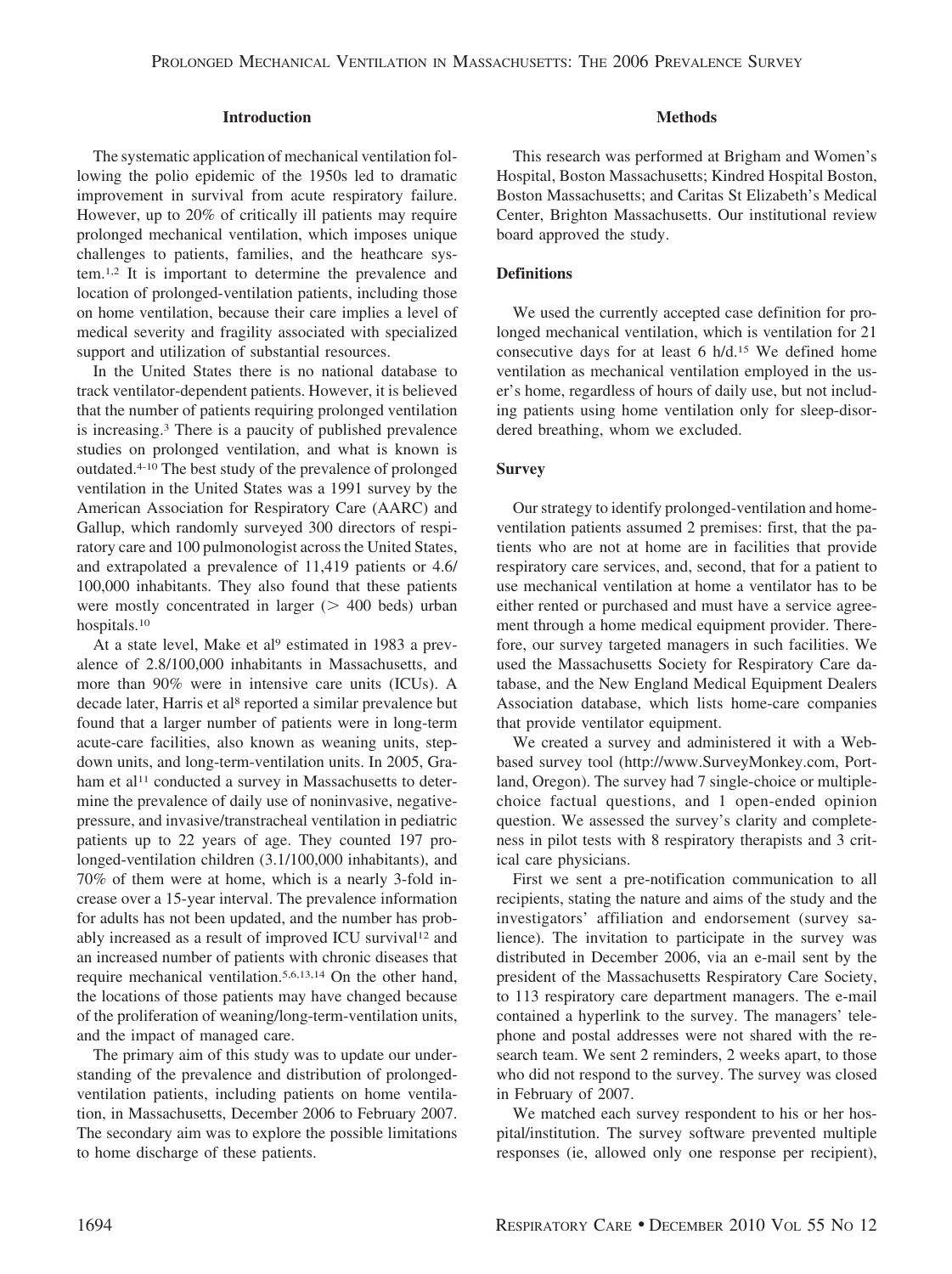

Fig. 1. Survey invitations, responses, exclusions, and respondent categorization.

and we identified responses from different managers who worked in the same institution, to prevent duplicates.

For the home-ventilation patients we requested demographic data, including age range  $(< 18 y, 18-65 y, or > 65 y);$ disease category; type of patient interface (tracheostomy, nasal mask, face mask, or mouthpiece); and type of ventilation (invasive, noninvasive, positive-pressure, or negative-pressure). We excluded patients who used mechanical ventilation only for sleep-disordered breathing.

#### **Data Analysis**

We collected the data cumulatively, but we reviewed individual responses for internal consistency and to avoid data duplication. We collected the data in a spreadsheet (Excel 2003, Microsoft, Redmond, Washington) and conducted the analysis with statistics software (InStat 3.01, GraphPad Software, San Diego, California). We summarized binary and categorical variables with frequency counts and percentages. We present normally distributed continuous variables as mean  $\pm$  SD. We used the independent *t* test to compare groups. We compared categorical variables with Fisher's exact test. A  $P$  value  $\leq .05$  was deemed significant.

We categorized the patients' locations by the respondents' institutions, per the terms used by the Massachusetts Hospital Association (http://www.mhalink.org/public/ mahospitals) and the National Association of Long-Term Hospitals (http://www.nalth.org): acute-care hospital; longterm acute-care facility (ie, all non-ICU clinical sites that care for mechanically ventilated patients, also known as long-term hospitals, weaning units, step-down units, and long-term-ventilation units); and home-care company.

We also categorized the institutions by number of beds  $(\geq 400$  beds or  $\leq 400$  beds), location (urban or suburban, based on data in the national atlas, http://www.nationalatlas.gov/natlas/natlasstart.asp), and whether the institution was an academic/teaching facility (http://www.mhalink. org/public/mahospitals) as suggested by the AARC/Gallup<sup>10</sup> and Eurovent studies.<sup>16</sup>

### **Results**

We e-mailed survey invitations to 113 respiratory care managers. Thirteen of the e-mail addresses did not reach the recipients. There were 58 respondents (Fig. 1). According to the Massachusetts Hospital Association (http:// www.mhalink.org), in 2006 Massachusetts had 7 acutecare hospitals with  $\geq 400$  beds (mean  $\pm$  SD 576  $\pm$  132 beds), and 56 acute-care hospitals with  $\lt$  400 beds  $(167 \pm 103$  beds). There were 20 long-term acute-care facilities (125  $\pm$  142 beds). There were 12 home-care companies that provided home mechanical ventilation services. We excluded 3 responses as duplicates, from different managers in the same institution. All 7 factual questions were answered by all except for one respondent, who did not answer any of the questions. Thirty-one respondents answered the opinion question about potential limitations to home discharge.

Figure 2 shows the patient locations. There were 817 ventilated patients in Massachusetts during the study period, of whom 239 met criteria for prolonged mechanical ventilation and 221 for home mechanical ventilation. Of the 239 patients not at home, 73% were in the 13 long-term acute-care facilities that responded (11  $\pm$  8 patients per long-term acute-care facility); 19% in the 6 hospitals with  $\geq 400$  beds that re-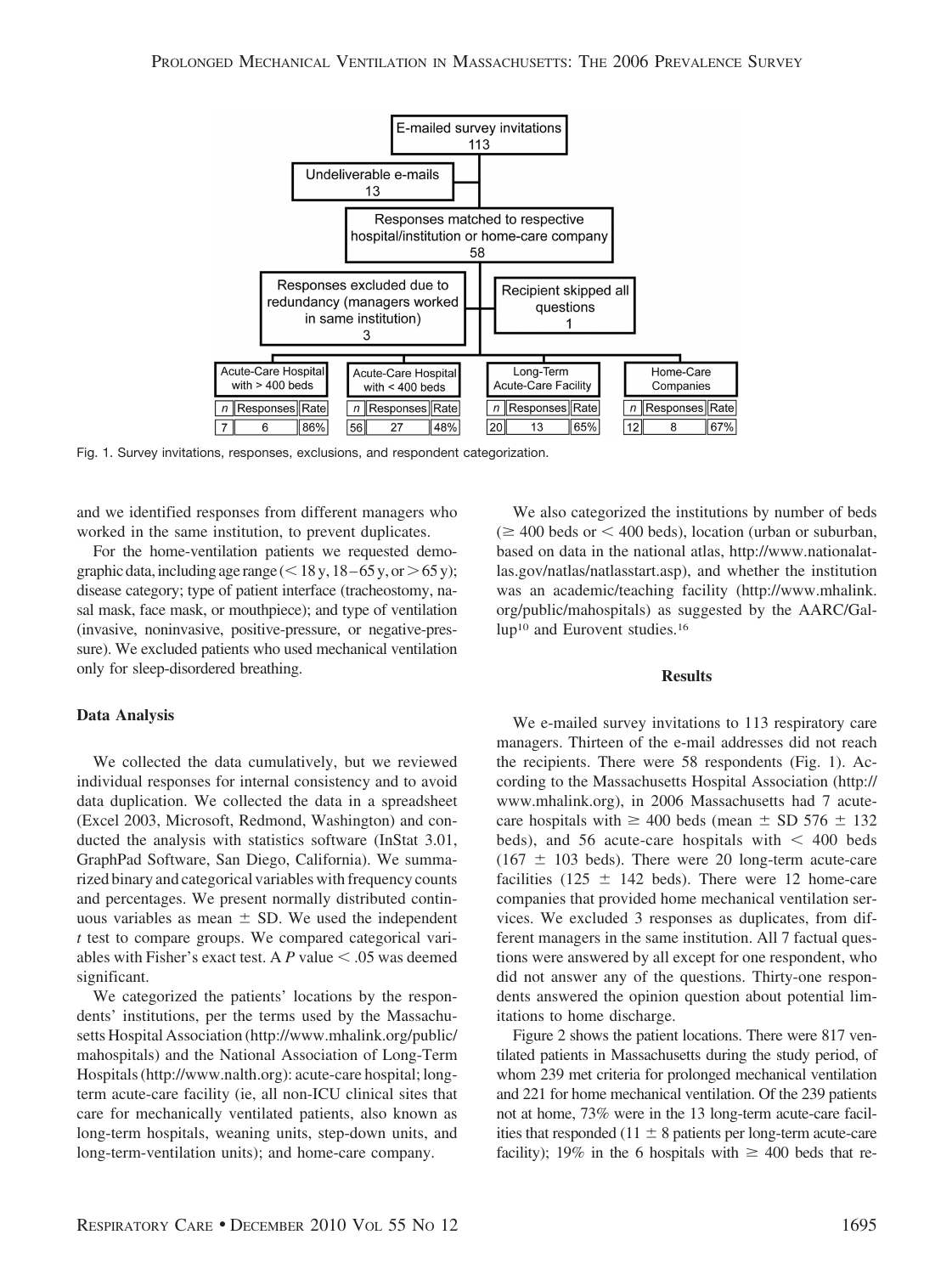

Fig. 2. Distribution of mechanically ventilated patients, stratified by duration of ventilation (prolonged ventilation means  $\geq 21$  days) and patient location.



Fig. 3. Distribution of mechanically ventilated patients stratified by duration of ventilation (prolonged ventilation means  $\geq 21$  days) and facility location and type.

sponded ( $8 \pm 7$  patients/hospital); and 7% in the 23 hospitals with  $\leq 400$  beds that responded (1  $\pm$  2 patients/hospital). The response-rate difference between the large and small hospitals was statistically significant.

Fifty-nine prolonged-ventilation patients were in the urban acute-care hospitals, 5 were in the suburban acute-care hospitals, 126 were in the urban long-term acute-care facilities, and 48 were in the suburban long-term acute-care facilities (Fig. 3). Fifty-five prolonged-ventilation patients were in the teaching hospitals (5  $\pm$  7 patients per teaching hospital), and 9 were in the non-teaching, community hospitals  $(0.4 \pm 1)$  patient per non-teaching hospital). Table 1 describes the 221 home-ventilation patients.

Table 1. Characteristics of the 221 Patients on Home Mechanical Ventilation

|                                        | No. $(\%)$ |
|----------------------------------------|------------|
| Disease Category                       |            |
| Neuromuscular disease                  | 152 (69)   |
| COPD or other obstructive lung disease | 51 (23)    |
| Other: chest wall or thoracic          | 18(8)      |
| Age Range (y)                          |            |
| < 18                                   | 92(41)     |
| $18 - 65$                              | 114 (52)   |
| > 65                                   | 15(7)      |
| Interface                              |            |
| Tracheostomy tube                      | 172 (78)   |
| Nasal mask                             | 29(13)     |
| Face mask                              | 18(8)      |
| Mouthpiece                             | 2(1)       |
| Usage $(h/d)^*$                        |            |
| < 6                                    | 39(44)     |
| $6 - 12$                               | 5(5.5)     |
| $13 - 18$                              | 40(46)     |
| 24                                     | 5(5.5)     |

In the respondents' opinions, the 3 most common reasons that prolonged-ventilation patients could not be sent home were: lack of family support (61%), lack of reimbursement by insurers for home nursing personnel (35%), and economic limitations (32%).

To estimate the impact of non-response bias, we compared the respondents and non-respondents (Table 2). Eighty-one percent of the non-respondents worked in smaller non-teaching suburban acute-care hospitals. For the long-term acutecare facility sector, the respondents and non-respondents were similar in institution size and location. Thus, the low response rate of the acute-care hospitals may have little impact on the prevalence estimation, as we calculate that there were approximately 15 missing patients in the acute-care hospitals if we extrapolate the mean number of prolonged-ventilation patients multiplied by the number of non-responses in this category. Based on the same assumption, we estimate 84 missed prolonged-ventilation patients in the long-term acutecare facilities.

Based on the projected 2006 Massachusetts census population of 6,437,193 residents,17 our conservative estimated prevalence of prolonged-ventilation patients (including those on home ventilation) is 7.1– 8.3/100,000 inhabitants (95% CI 7.0 to  $-7.2$ ), and for the home-ventilation subgroup 3.4/100,000 inhabitants (95% CI 3.3 to  $-3.5$ ).

### **Discussion**

The present study provides an updated estimated prevalence for prolonged-ventilation patients in Massachusetts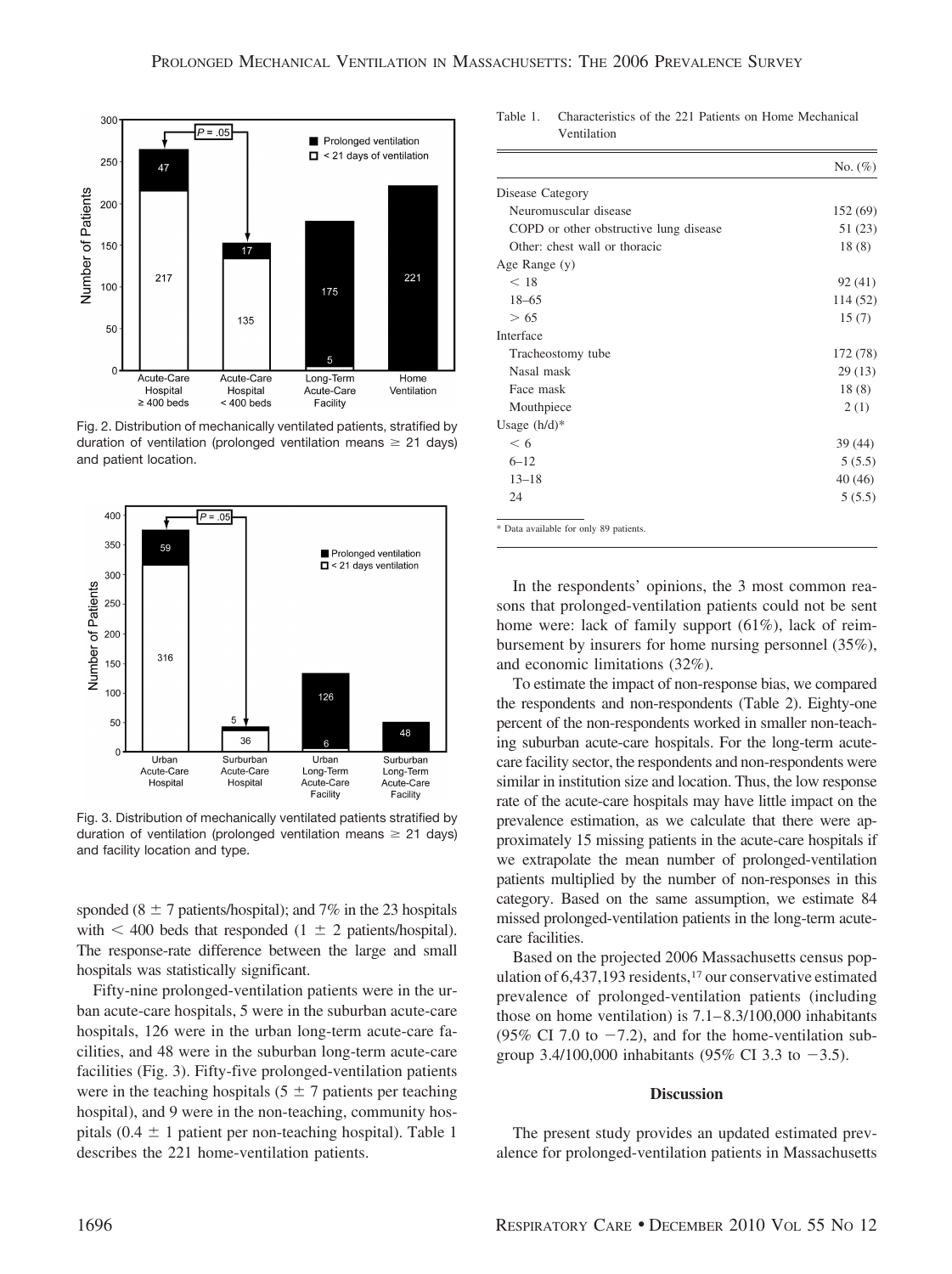| Table 2. |  | Facilities Surveyed |
|----------|--|---------------------|
|----------|--|---------------------|

|                                                                                          | Respondents   | Non-respondents | P         |
|------------------------------------------------------------------------------------------|---------------|-----------------|-----------|
| Acute-Care Hospitals                                                                     |               |                 |           |
| Beds (mean $\pm$ SD)                                                                     | $280 \pm 174$ | $138 \pm 121$   | < .001    |
| $\geq$ 400 beds ( <i>n</i> )                                                             | 6             |                 | <b>NA</b> |
| Beds (mean $\pm$ SD)                                                                     | $568 \pm 132$ | 630             | NA        |
| $<$ 400 beds $(n)$                                                                       | 27            | 29              | NA.       |
| Beds (mean $\pm$ SD)                                                                     | $216 \pm 103$ | $121 \pm 79$    | < .001    |
| Urban $(\%)$                                                                             | 61            | 30              | .02       |
| Teaching $(\% )$                                                                         | 30            | 10              | .04       |
| Long-Term Acute-Care Facilities*                                                         | 13            | $\overline{7}$  | NA.       |
| Beds (mean $\pm$ SD)                                                                     | $121 \pm 177$ | $139 \pm 68$    | .80       |
| Urban $(\% )$                                                                            | 77            | 43              | .14       |
| $NA = not applicable$                                                                    |               |                 |           |
| *This category includes weaning units, step-down units, and long-term ventilation units. |               |                 |           |

in 2006: 7.1– 8.3/100,000 inhabitants, and 3.4/100,000 inhabitants for the home-ventilation subgroup. Prolongedventilation patients were more likely to be in long-term acute-care facilities (a trend already observed by Harris et al8 in 1997) and to be in large urban teaching institutions (a finding consistent with the 1991 AARC/Gallup survey).10

Our results suggest a 2.6-fold prevalence increase in prolonged-ventilation patients in Massachusetts, compared to the 1986 report by Make et al.<sup>9</sup> Our results agree with those of Graham et al,<sup>11</sup> who found an absolute number of 197 ventilator users in the Massachusetts pediatric population surveyed in 2005. That represented a 3-fold increase in prevalence of the pediatric prolonged-ventilation population over 15 years. The increase was not limited to patients in the acute-care and long-term acute-care sectors, but extends to the home-care sector. The number of Massachusetts Health home-ventilation patients was corroborated by a Massachusetts Health official (personal communication, 2010, Lynda Scully, Manager for Durable Medical Equipment, Office of Long-Term Care, MassHealth).

Life at home is the ultimate goal of most prolongedventilation patients. The present survey shows an increase in the number of home-ventilation patients, compared to previous reports.9 There are several reasons why more prolonged-ventilation patients appear to be reaching home. First, it may reflect the particularly high density of university hospitals in Massachusetts and the longevity (over 20 years) of the home-ventilation programs in this state. Both of these factors were described as being independent predictors of higher numbers of home-ventilation users in the 2001 Eurovent European home-ventilation survey.16 Second, the home-ventilation option, which is indicated for younger neuromuscular patients, creates a cohort of individuals who are more likely to be on mechanical ventilation for more than 6 years,16 possibly adding to the cumulative prevalence of prolonged ventilation. Interestingly, our survey suggests that the preferred interface for home ventilation is tracheostomy (76%), despite the fact that half the patients require ventilation for less than 13 hours a day. We speculate that they may be a less respiratory-compromised population who are therefore able to go home, and tracheostomy may be the most reliable and safe ventilator-patient interface, especially in the pediatric population. Despite the increase of the number of home-ventilation patients, the goal of sending ventilated patients home remains elusive in the majority of patients who have difficulty weaning from mechanical ventilation. It seems that the ultimate determinants of successful home discharge continue to be availability of family support and reimbursement for services (including nursing) by insurers. Little has changed, because the same reasons limited the possibility of sending prolonged-ventilation patients home more than a decade ago.<sup>18,19</sup>

## **Limitations**

Data obtained via a self-administered survey depend on respondent motivation, honesty, recall memory, and ability to respond. Despite several strategies to optimize survey response, our overall response rate of 54% probably led to an underestimate of the prevalence of prolonged ventilation and home ventilation. Interestingly, the response rate was lowest among the respiratory care managers in the smaller  $(< 400$  beds) hospitals. This is important because most prolonged-ventilation patients cared for in ICUs tend to be concentrated in large  $($  > 400 beds) urban centers (an observation reported in 1991 by the AARC/Gallup United States survey).10 The next lowest response rate was from the long-term acute-care facilities sector, where the small sampling universe (20 units) undoubtedly leads to underestimation of the actual number of prolonged-ventilation patients. In the absence of a centralized ventilator